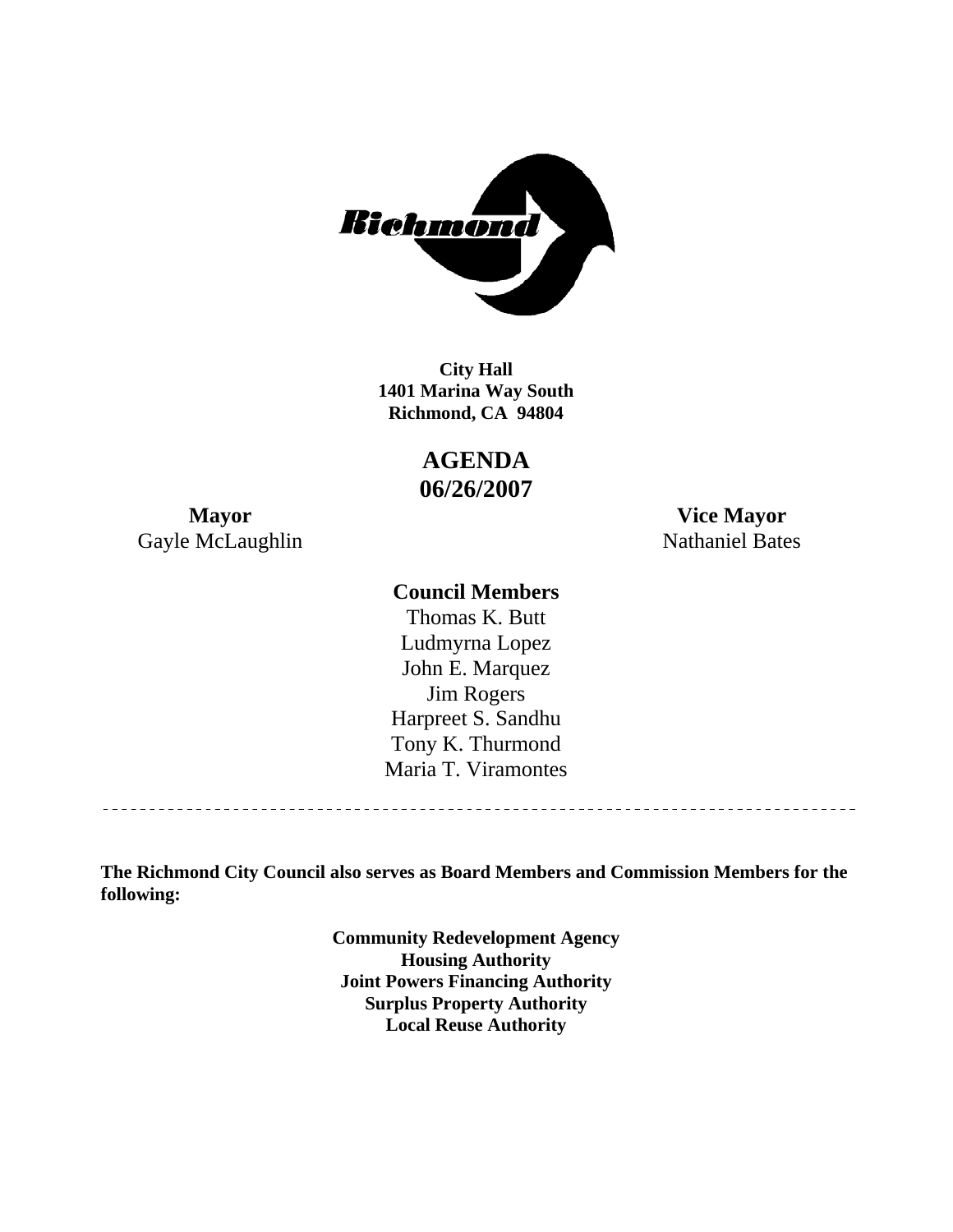# **MEETING PROCEDURES**

The City of Richmond encourages community participation at its City Council meetings and has established procedures that are intended to accommodate public input in a timely and time-sensitive way. As a courtesy to all members of the public who wish to participate in City Council meetings, please observe the following procedures:

**PUBLIC COMMENT ON AGENDA ITEMS:** Anyone who desires to address the City Council on items appearing on the agenda must complete and file a pink speaker's card with the City Clerk **prior** to the City Council's consideration of the item. Once the City Clerk has announced the item and discussion has commenced, no person shall be permitted to speak on the item other than those persons who have submitted their names to the City Clerk. Your name will be called when the item is announced for discussion. **Each speaker will be allowed TWO (2) MINUTES to address the City Council on NON-PUBLIC HEARING items listed on the agenda.** 

**OPEN FORUM FOR PUBLIC COMMENT:** Individuals who would like to address the City Council on matters not listed on the agenda or on **Presentations, Proclamations and Commendations, Report from the City Attorney, or Reports of Officers** may do so under Open Forum. All speakers must complete and file a pink speaker's card with the City Clerk **prior** to the commencement of Open Forum. **The amount of time allotted to individual speakers shall be determined based on the number of persons requesting to speak during this item. The time allocation for each speaker will be as follows: 15 or fewer speakers, a maximum of 2 minutes; 16 to 24 speakers, a maximum of 1 and one-half minutes; and 25 or more speakers, a maximum of 1 minute.** 

#### **SPEAKERS ARE REQUESTED TO OCCUPY THE RESERVED SEATS IN THE FRONT ROW BEHIND THE SPEAKER'S PODIUM AS THEIR NAME IS ANNOUNCED BY THE CITY CLERK.**

**CONSENT CALENDAR:** Consent Calendar items are considered routine and will be enacted, approved or adopted by one motion unless a request for removal for discussion or explanation is received from the audience or the City Council. A member of the audience requesting to remove an item from the Consent Calendar must complete and file a speaker's card with the City Clerk **prior to the City Council's consideration of Item C, Agenda Review.** An item removed from the Consent Calendar may be placed anywhere on the agenda following the City Council's agenda review.

*The City Council's adopted Rules of Procedure recognize that debate on policy is healthy; debate on personalities is not. The Chairperson has the right and obligation to cut off discussion that is too personal, too loud, or too crude.* 

**\*\*\*\*\*\*\*\*\*\*\*\*\*\*\*\*\*\*\*\*\*\*\*\*\*\*\*\*\*\*\*\*\*\*\*\*\*\*\*\*\*\*\*\*\*\*\*\*\*\*\*\*\*\*\*\*\*\***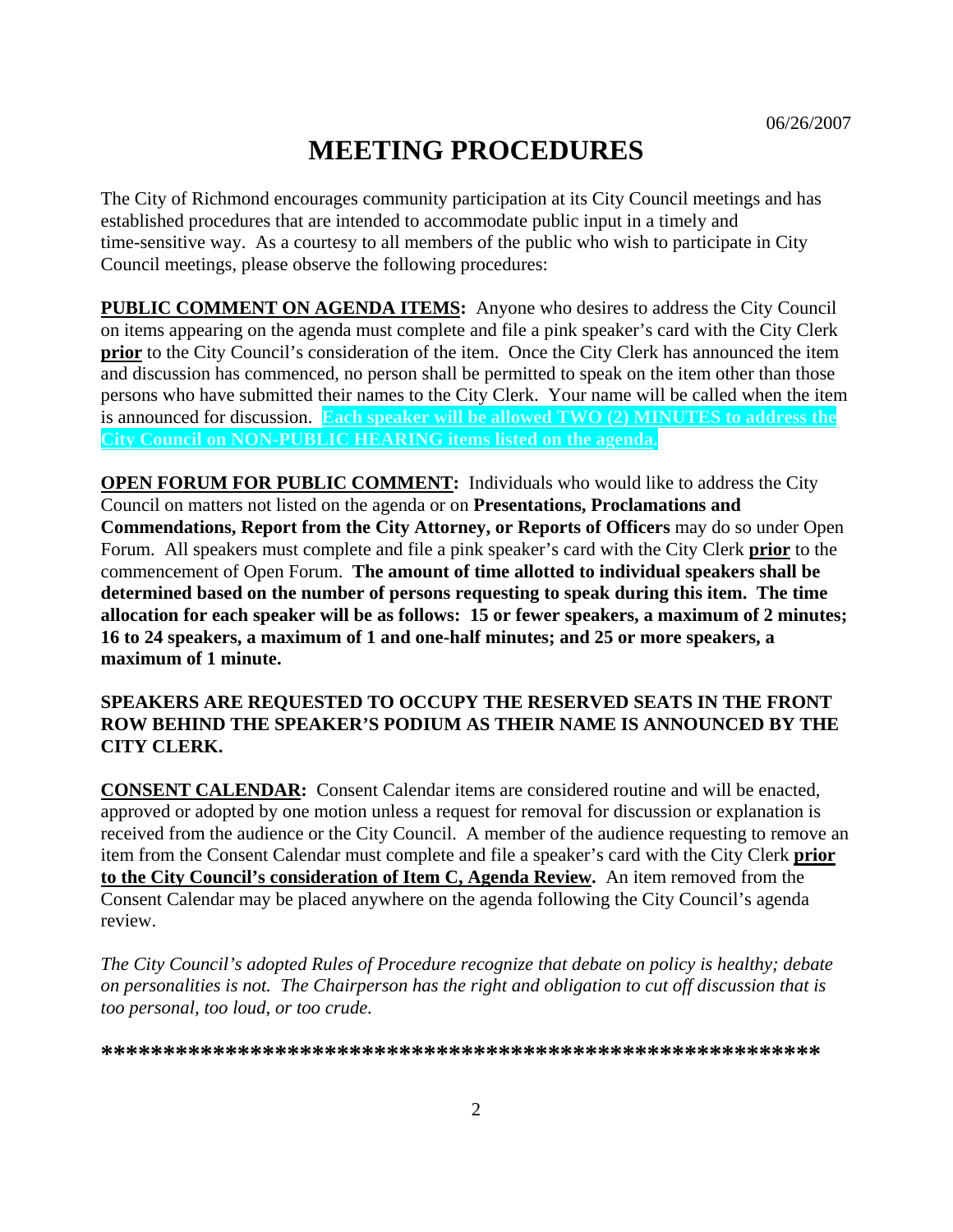## **Morning Open Session**

 $8:30 a.m.$ 

#### **A. ROLL CALL**

#### **B. PUBLIC COMMENT**

#### **C. ADJOURN TO CLOSED SESSION**

## **Closed Session**

Shimada Room of City Hall

## **A. CITY COUNCIL**

 **A-1.** CONFERENCE WITH LABOR NEGOTIATORS (Government Code Section 54957.6):

City Designated Representative: Bill Lindsay Counsel: Employee Organization or unrepresented employee: Local 1021, Local 21 Local 188, RFMA, RPOA, RPMA and Exempt and Confidential Management **\*\*\*\*\*\*\*\*\*\*\*\*\*\*\*\*\*\*\*\*\*\*\*\*\*\*\*\*\*\*\*\*\*\*\*\*\*\*\*\*\*\*\*\*\*\*\*\*\*\*\*\*\*\*\*\*\*\*\*\*** 

## **Study Session**

9:30 a.m. - 2:00 p.m.

The purpose of the study session is as follows

## **A. CONTINUE REVIEW OF PROPOSED 2007/2008 BUDGET AND FIVE-YEAR CAPITAL IMPROVEMENT PLAN - FINANCE DEPARTMENT (JAMES GOINS 620-6740).**

**\*\*\*\*\*\*\*\*\*\*\*\*\*\*\*\*\*\*\*\*\*\*\*\*\*\*\*\*\*\*\*\*\*\*\*\*\*\*\*\*\*\*\*\*\*\*\*\*\*\*\*\*\*\*\*\*\*\*\*\***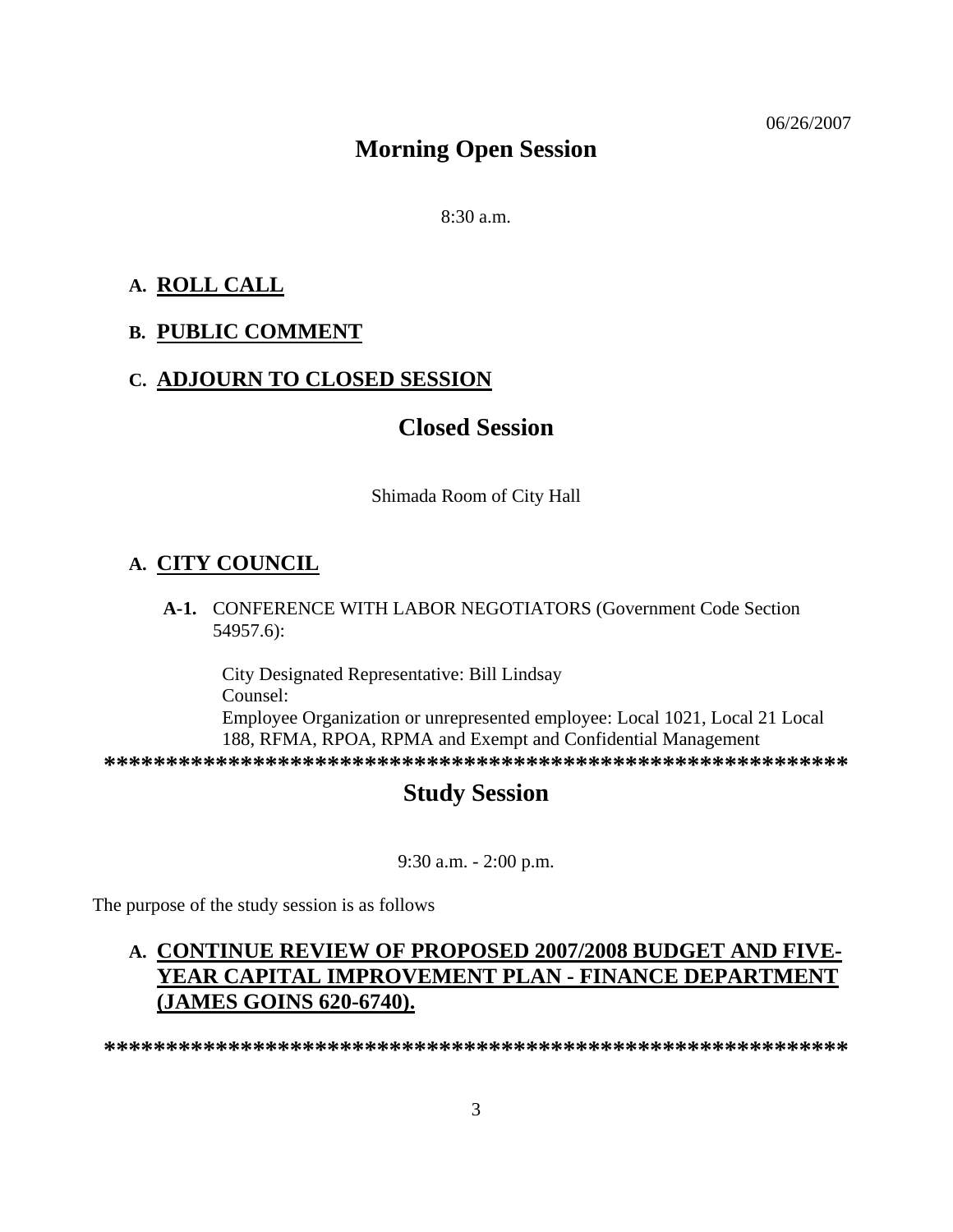06/26/2007

## **Evening Open Session**  6:00 p.m.

#### **D. ROLL CALL**

#### **E. PUBLIC COMMENT**

#### **F. ADJOURN TO CLOSED SESSION**

#### **Closed Session**

Shimada Room of City Hall

#### **A. CITY COUNCIL**

 **A-1.** CONFERENCE WITH LEGAL COUNSEL - EXISTING LITIGATION (Subdivision [a] of Government Code Section 54956.9)

Vaughn vs. City of Antioch, et al.

**\*\*\*\*\*\*\*\*\*\*\*\*\*\*\*\*\*\*\*\*\*\*\*\*\*\*\*\*\*\*\*\*\*\*\*\*\*\*\*\*\*\*\*\*\*\*\*\*\*\*\*\*\*\*\*\*\*\*\*\*\*\*\*\*\*\*\*\***

#### **\***

## **Special Meeting Richmond Housing Authority**

6:30 p.m.

#### **A. PLEDGE TO THE FLAG**

#### **B. ROLL CALL**

#### **C. STATEMENT OF CONFLICT OF INTEREST**

#### **D. CONSENT CALENDAR**

- **D-1. ADOPT A RESOLUTION** approving the Housing Authority's FY 2007/2008 budget in the amount of \$29,953,781 (Tim Jones 621-1310).
- **D-2. APPROVE** minutes of the Richmond Housing Authority meetings held on April 17, 2007, and June 5, 2007 - City Clerk's Office (Diane Holmes 620-6513).

#### **E. ADJOURNMENT**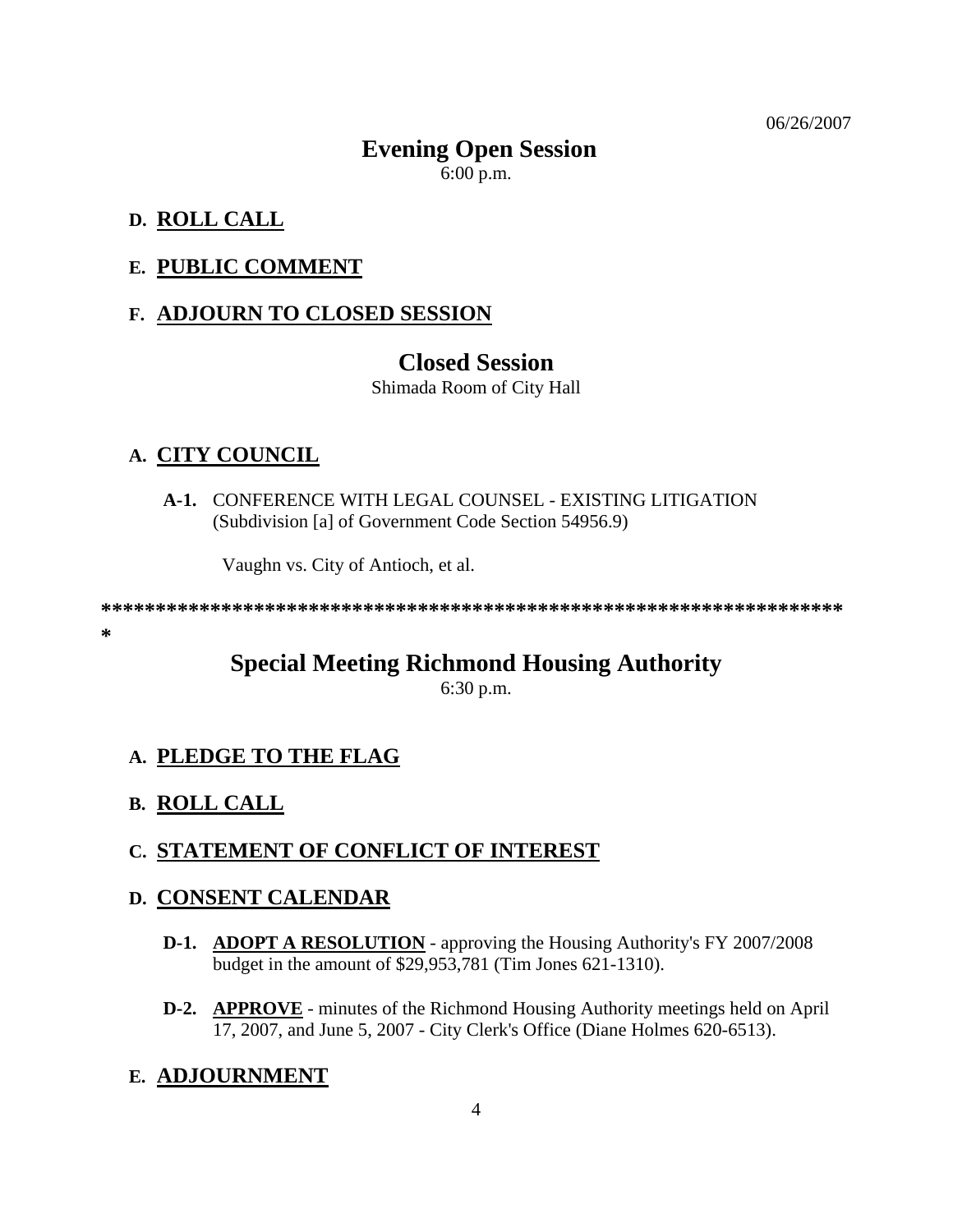## **Special Meeting of Richmond Community Redevelopment Agency**

6:35 p.m.

### **A. ROLL CALL**

## **B. STATEMENT OF CONFLICT OF INTEREST**

### **C. CONSENT CALENDAR**

- **C-1. APPROVE** an amendment to the contract with Richard Kochan, advisor on federal legislation impacting the City of Richmond - City Manager (Bill Lindsay 620-6512).
- **C-2. APPROVE** the minutes of the Special Redevelopment Meeting held on June 19, 2007 - City Clerk's Office (Diane Holmes 620-6513).

### **D. AGENCY AS A WHOLE**

 **D-1. ADOPT A RESOLUTION** - approving the fiscal year 2007-2008 Budget for the Richmond Community Redevelopment Agency in the amount of \$138,088,239 and the five year 2007-2012 Capital Project and Program Budget totaling \$163,712,000 - Richmond Community Redevelopment Agency (Steve Duran 307-8140).

### **E. ADJOURNMENT**

**\*\*\*\*\*\*\*\*\*\*\*\*\*\*\*\*\*\*\*\*\*\*\*\*\*\*\*\*\*\*\*\*\*\*\*\*\*\*\*\*\*\*\*\*\*\*\*\*\*\*\*\*\*\*\*\*\*\*\*\*** 

# **Special Joint Meeting of the Richmond Community Redevelopment Agency/City Council**

6:40 p.m.

### **A. ROLL CALL**

### **B. STATEMENT OF CONFLICT OF INTEREST**

### **C. PUBLIC HEARING**

 **C-1.** Conduct a public hearing and adopt resolutions regarding the proposed Development and Loan Agreement ("DLA") with Macdonald Housing Partners, L.P. ("Developer") for the Macdonald Place Senior Housing Development: -Richmond Community Redevelopment Agency (Steve Duran - 307-8140):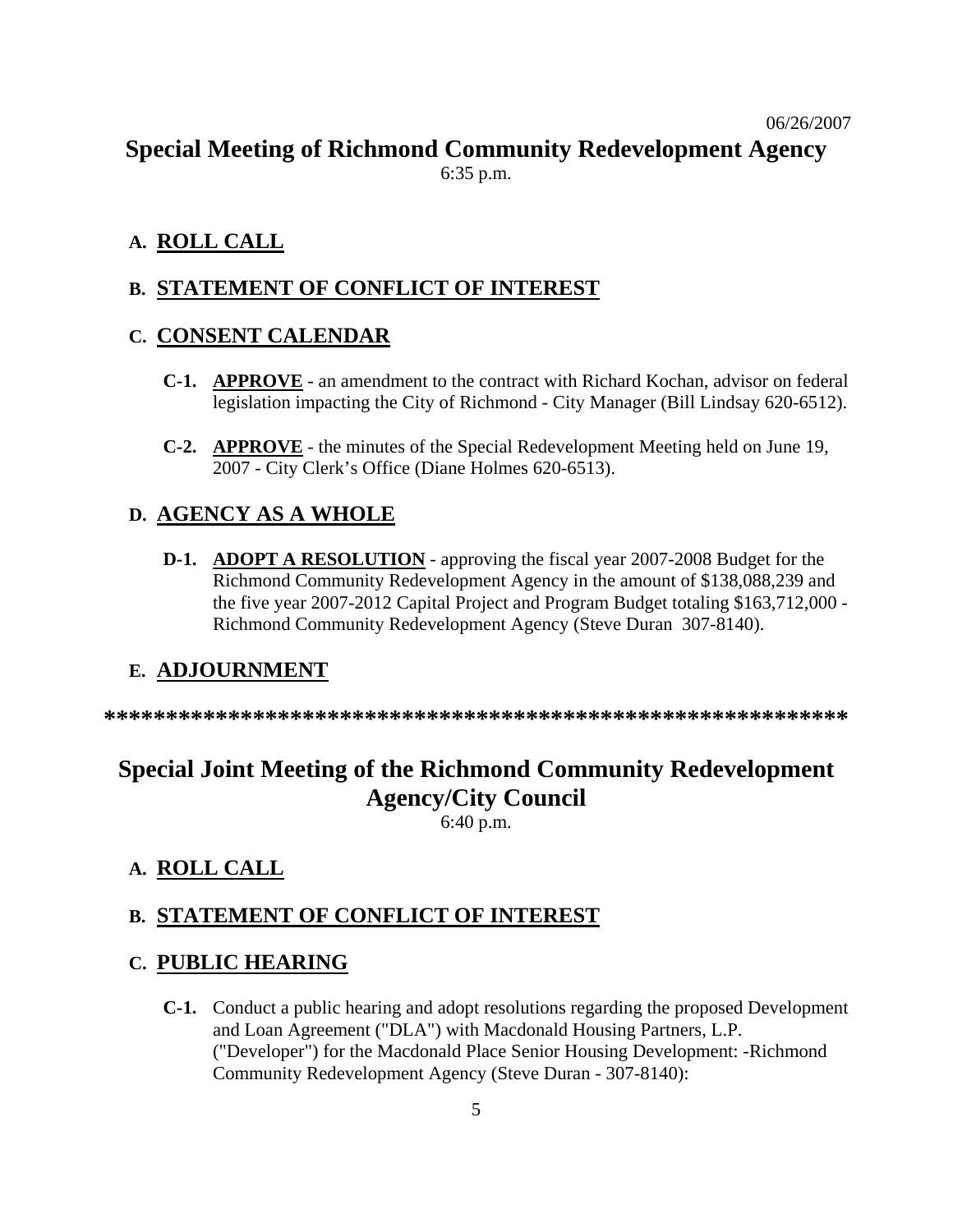- 1. **Resolution of the City Council of the City of Richmond** making and approving certain findings and approvals under Section 33433 of the California Health and Safety for the Macdonald Place Senior Housing Development.
- 2. **Resolution of the Members of the Richmond Community Redevelopment Agency** approving the DLA with Macdonald Housing Partners, L.P., authorizing the Executive Director to execute all documents necessary and making and approving certain findings and approvals under Section 33433 of the California Health and Safety Code – Richmond Community Redevelopment Agency (Steve Duran 307- 8140).

#### **D. ADJOURNMENT**

**\*\*\*\*\*\*\*\*\*\*\*\*\*\*\*\*\*\*\*\*\*\*\*\*\*\*\*\*\*\*\*\*\*\*\*\*\*\*\*\*\*\*\*\*\*\*\*\*\*\*\*\*\*\*\*\*\*\*\*\*\*\*\*\*\*\*\*\***

**\*** 

## **SPECIAL MEETING OF THE RICHMOND CITY COUNCIL**  7:00 p.m.

### **A. ROLL CALL**

### **B. STATEMENT OF CONFLICT OF INTEREST**

**C. AGENDA REVIEW**

## **D. REPORT FROM THE CITY ATTORNEY OF FINAL DECISIONS MADE AND NON-CONFIDENTIAL DISCUSSIONS HELD DURING CLOSED SESSION**

### **E. PRESENTATIONS, PROCLAMATIONS, AND COMMENDATIONS**

- **E-1.** Presentation of a S.A.T. Scholarship to Robin Lopez, a graduate of DeAnza High School, by Ivy West Educational Services, Inc., the Friends of the Richmond Public Library, and the Richmond Public Library - Library and Community Services (Monique le Conge 620-6655).
- **E-2.** Presentation by Jordan Simmons, Artistic Director of the East Bay Center for the Performing Arts, on the projects funded by a \$1 million grant. The center received the grant with the assistance of the City of Richmond - Councilmember Viramontes (620-6581).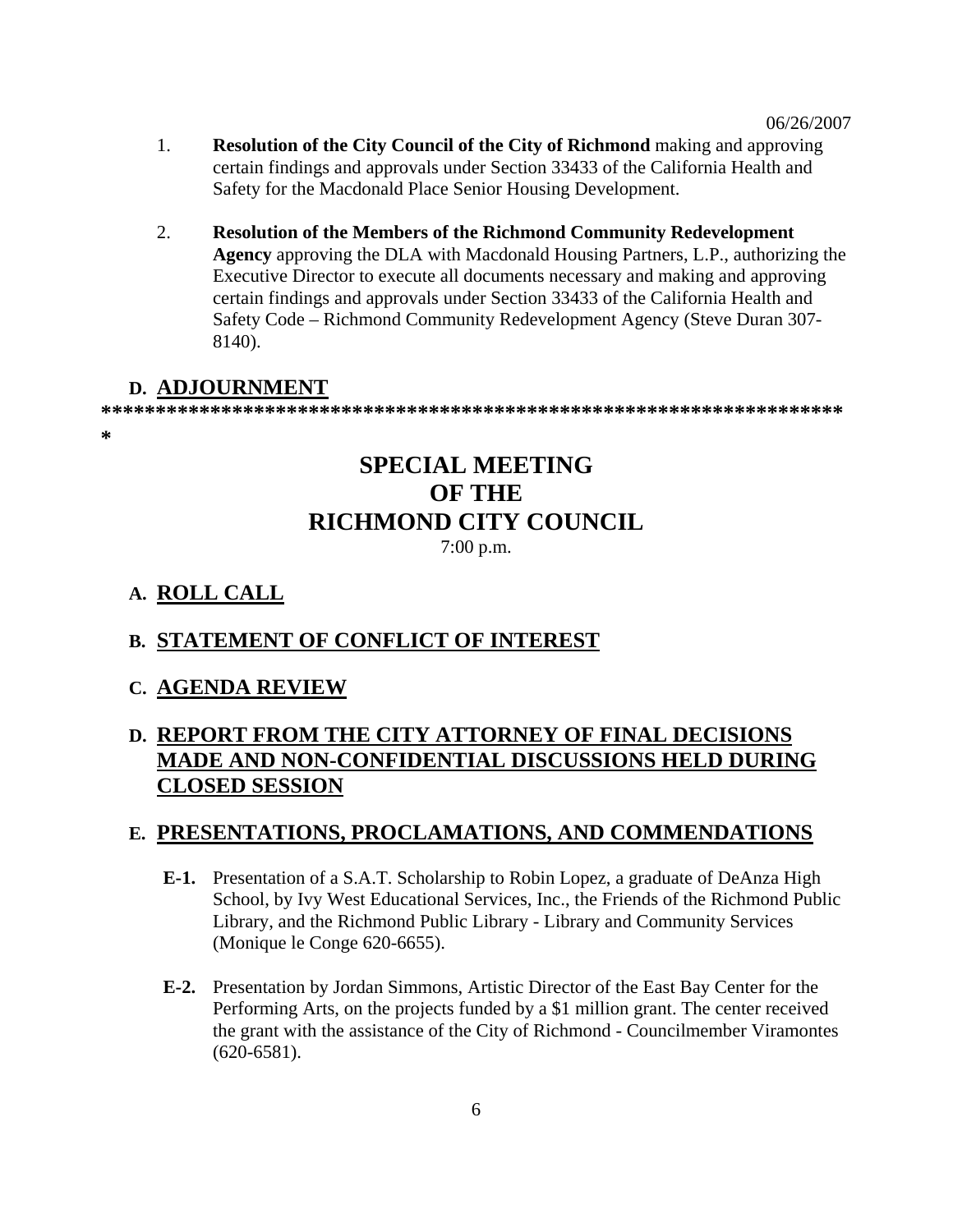### **F. CONSENT CALENDAR**

- **F-1. ADOPT A RESOLUTION** approving funding from the Urban Forestry Grant Program entitled "Green Trees for the Golden State," as provided through Proposition 12 – Public Works (Tony Norris 231-3004).
- **F-2. ADOPT A RESOLUTION** establishing Capital Improvement Projects Administrative Procedures - Finance Department (James Goins 620-6740).
- **F-3. INTRODUCE AN ORDINANCE** amending Richmond Municipal Code Chapter 7.68 to authorize the Chief of Police to regulate the operation of taxicabs within the City of Richmond and to establish the maximum number of taxicabs permitted to operate within the City - City Attorney's Office (Everett Jenkins 620-6509).
- **F-4. ADOPT AN ORDINANCE** -(second reading) amending Section 7.40 of the Municipal Code by adding Section 7.40.500 pertaining to prohibiting entities performing curb painting services without first obtaining permission from the property owner. The ordinance received first reading at the March 20, 2007, City Council meeting – City Attorney's Office (Louise Renne 620-6509).
- **F-5. APPROVE** minutes of the Morning and Evening Open Sessions held on June 19, 2007 - City Clerk's Office (Diane Holmes 620-6513).

### **G. PUBLIC HEARINGS**

### **H. RESOLUTIONS**

- **H-1. ADOPT A RESOLUTION** approving the Fiscal Year 2007-2012 Five-Year Capital Improvement Plan (CIP) and the 2007-2008 Capital Improvement Budget – Finance Department (James Goins 620-6740).
- **H-2. ADOPT A RESOLUTION** approving the 2007-08 Annual Appropriations Limit Finance Department (James Goins 620-6740).
- **H-3. ADOPT A RESOLUTION** approving the Fiscal Year 2007-08 Annual Operating Budget pursuant to Section 1(b) of Article IV of the Richmond City Charter - Finance Department (James Goins 620-6740).